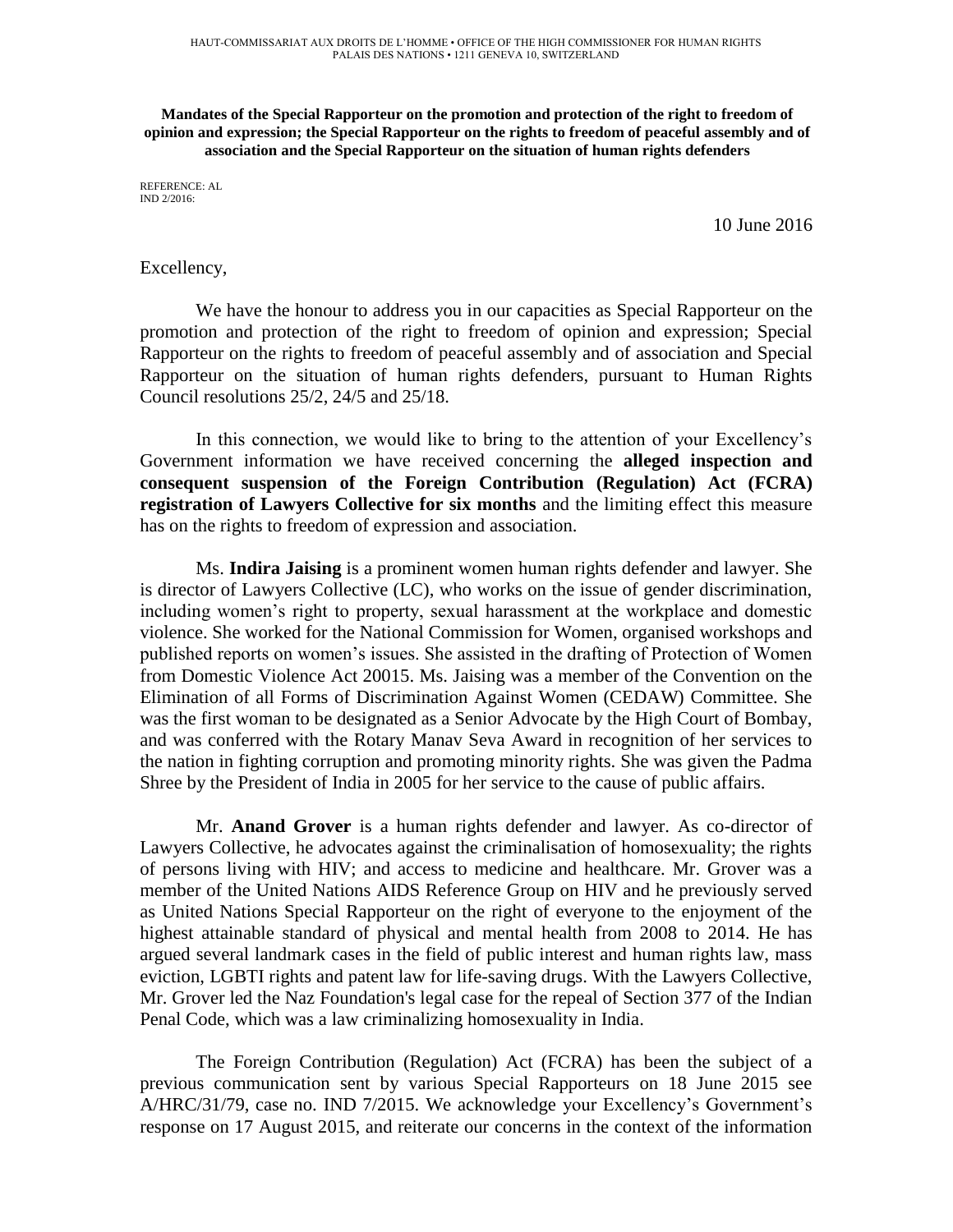below. In September 2015, the Government cancelled the FCRA registration of Greenpeace India and suspended the FCRA registration of Sabrang Trust for six months.

According to the information received:

On 23 October 2000, Lawyers Collective (LC) registered under section 6(1) of the 1976 Foreign Contribution (Regulation) Act (FCRA), a legislation that was later replaced by the 2010 FCRA.

On 5 November 2015, LC received a letter and standard questionnaire from the monitoring unit of the Ministry of Home Affairs (MHA) pertaining to the 2010 FCRA.

On 20 and 21 November 2015, information that would usually be treated confidentially by MHA was leaked to the media, in which it was reported that LC had been served a notice for violating FCRA by the MHA.

On 22 November and 5 December 2015, LC wrote letters to the MHA inquiring about the alleged notice that was publicised in the media, but which it had not received. On 11 December 2015, LC received a reply from the MHA stating that it had not issued any notice concerning LC.

On 4 January 2016, LC submitted to MHA a reply to the standard questionnaire along with other documents requested.

About two months after the media coverage of the leaked information, on 12 January, LC received a notice of inspection under section 23 of the 2010 FCRA. A week later, between 19 and 23 January 2016, the accounts of LC were inspected by a team of officers designated by the MHA.

On 29 February 2016, LC received observations of the inspection, in which it was alleged that the provision of the FCRA had been violated.

On 30 March 2016, LC submitted its reply to the inspection report, rejecting all the allegations, in both fact and law. The MHA reportedly responded that the reply from LC had not been satisfactory and hence rejected it.

Allegations raised by the inspection and responses from the Lawyers Collective in that connection included, inter alia, the following:

- Ms. Jaising was alleged to have received foreign contribution of Rs 96 lakhs (approximately USD 14,500) from foreign funders, including reportedly from UN Women and other funders, while serving as ASG. The LC response stated that Ms. Jaising was a public servant and not a government servant, when she received foreign contributions. Therefore, the bar under section 3 of FCRA did not apply.
- Mr. Grover was alleged to have availed foreign contribution for his activities related to his functions as the UN Special Rapporteur, including foreign travel and that those were used for personal benefits. The LC response stated that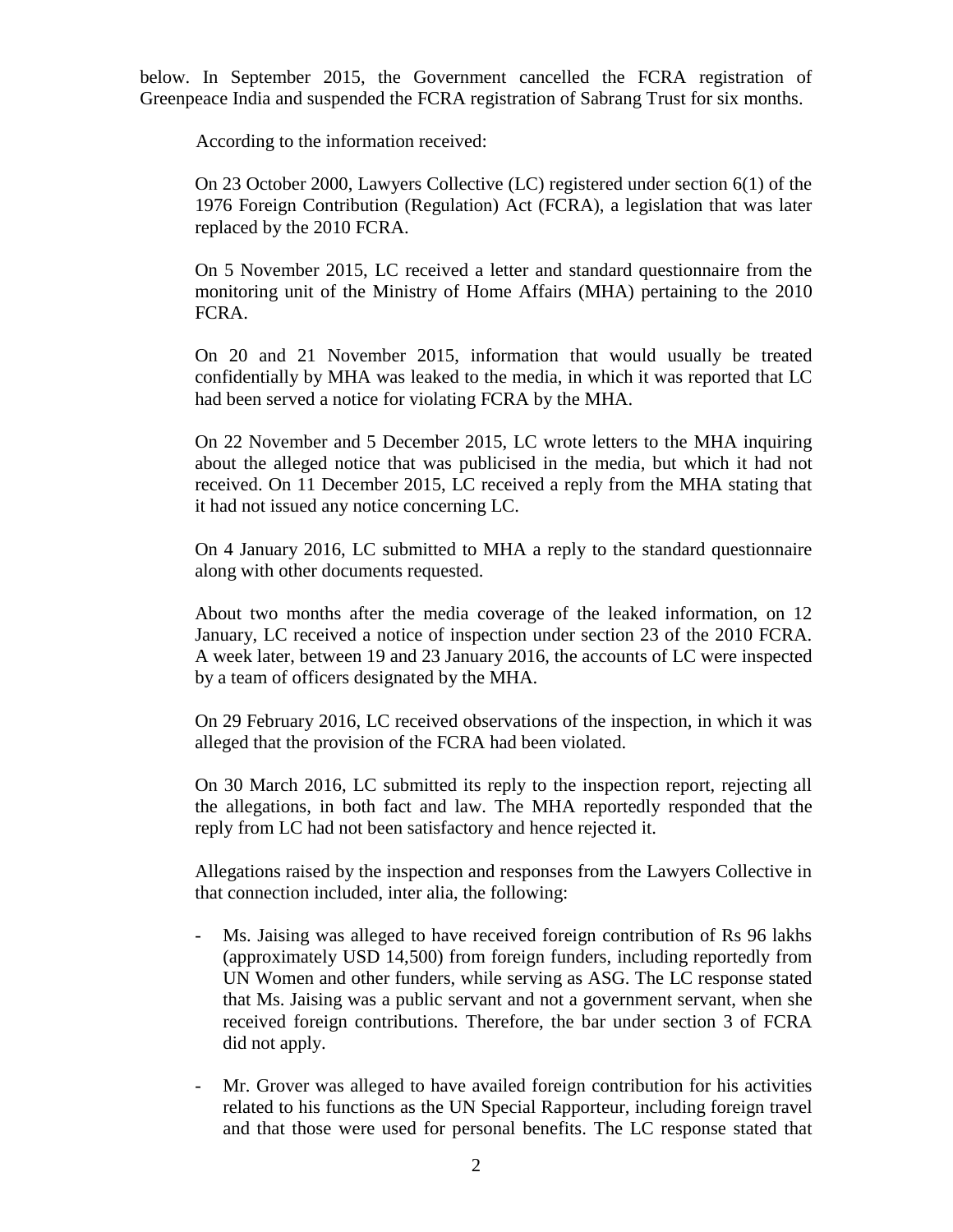those funds rather pertained to reimbursements for the expenses incurred for activities carried out by Mr. Grover for LC itself.

- It is alleged that LC spent foreign contribution on awareness, workshops, and meetings on HIV/AIDS and women's empowerment, which are unrelated to 'social' issues. The LC response stated that the funds LC has spent on mobilizing communities were received from local sources or UN agencies, which is not considered illegal. Moreover, the community mobilization was restricted to organizing people living with HIV/AIDS, which cannot be considered a 'political activity'.
- It is alleged that LC transferred foreign contribution outside India. The LC response stated that it had not transferred any foreign contribution to any persons abroad. LC reimbursed expenditures incurred by organisations in Hungary and Malaysia towards the regional conferences on the right to health that LC organized, in accordance with the purpose of the foreign contribution received. There is no prohibition in the 2010 FCRA to spend foreign contribution abroad for the specific activities for which it was received.
- It is alleged that LC violated visa norms and spent foreign contribution on organising conferences in foreign countries. The LC response stated that it did not violate any visa norms when engaging with professionals, including some foreign nationals, who worked in India. Expenses for foreign travel for Mr. Grover and other associates were covered in connection with the regional conferences on right to health, which LC organized in other countries.
- It is alleged that LC spent foreign contribution on advocacy with media and MPs and organised dharnas/rallies, in violation of letter and spirit of the 2010 FCRA. The LC response stated that there is no prohibition in the 2010 FCR, to meet with MPs or raising their awareness on legal issues. No money was spent on rallies or dharnas having any political hue or colour. Furthermore, some of the activities took place before the 2010 FCRA came into force on 1 May 2011, when Section 8 or any provision similar to Section 8 did not exist. Moreover, expenses for rest of the activities in 2011 and 2014 were borne from the money received from the United Nations,which is not foreign contribution within the meaning of FCRA.

On 1 June 2016, LC received an order dated 31 May, suspending its FCRA registration for six months. A notice to cancel the registration of LC was subsequently put up on MHA's website. LC stated that it had not received this document.

Serious concern is expressed about the alleged inspection and consequent suspension of FCRA registration of Lawyers Collective for six months, which appears to be directly related to the discharge by Ms. Indira Jaising and Mr. Anand Grover of their professional duties as human rights lawyers and the exercise of their rights to freedom of expression and association. Further concern is expressed about leaked confidential information to the media before it was communicated to LC, and that this action had a stigmatising effect on the reputation of LC long before the inspection began.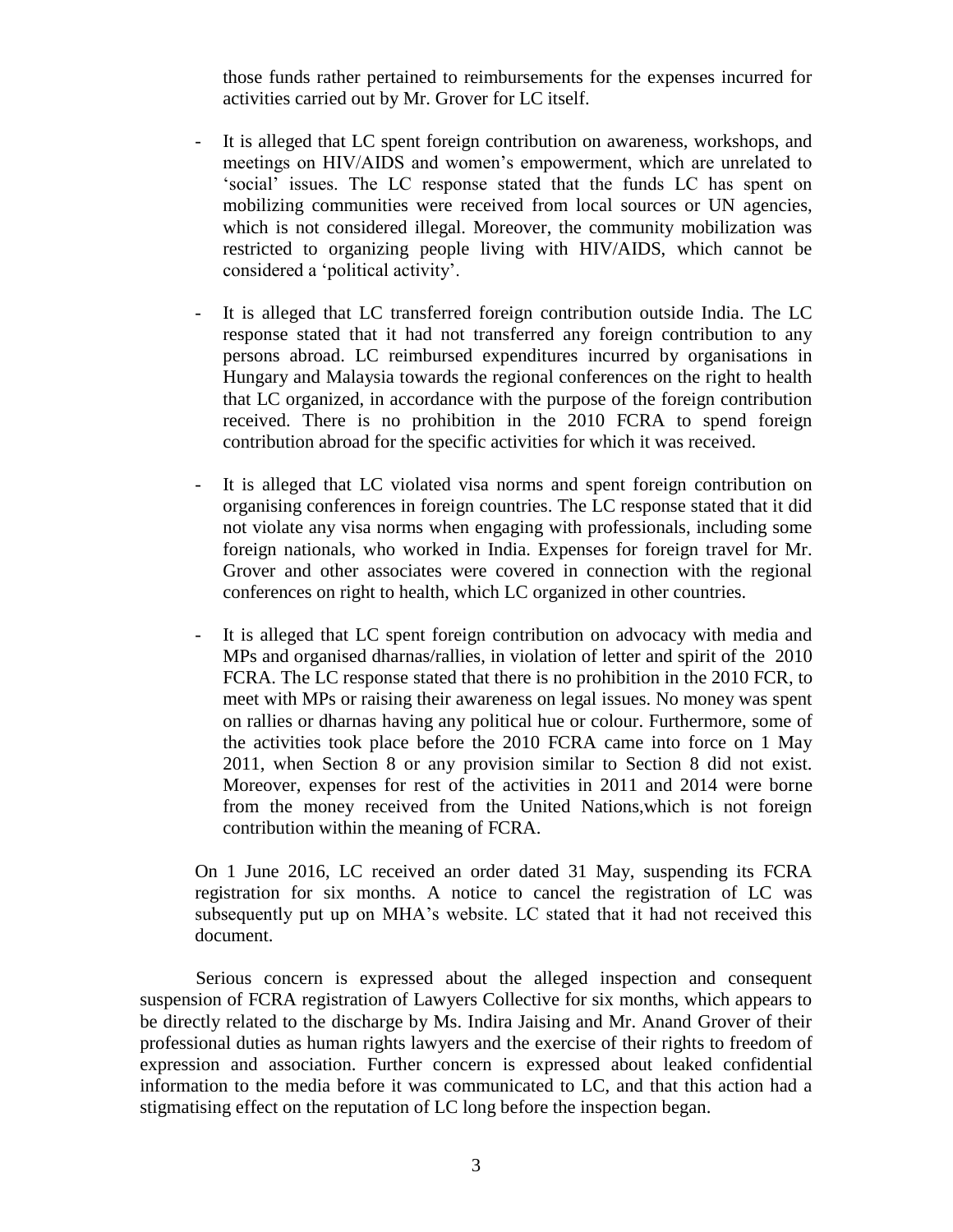Broader concern is expressed at the increasing limitation placed on civil society associations, including limitations on their access to foreign funding and the undue suspension of their registration on the basis of burdensome administrative requirements imposed to those organizations in receipt of foreign funds. Concern is expressed that such reporting and registration requirements may potentially amount to censorship of expression on issues that are perceived as contrversial or sensitive. Further concern is expressed about the possible "chilling effect" such intimidation may have on human rights defenders, civil society and on the independence of lawyers in India, especially with regard to those who defend the most vulnerable and marginalized section in society.

In connection with the above alleged facts and concerns, please refer to the **Reference to International Law Annex** attached to this letter which cites international human rights instruments and standards relevant to these allegations.

It is our responsibility, under the mandates provided to us by the Human Rights Council, to seek to clarify all cases brought to our attention, we would be grateful for your observations on the following matters:

- 1. Please provide any additional information and/or any comment(s) you may have on the above-mentioned allegations.
- 2. Please provide information on the legal basis for initiating the inspection and for the decision to suspend the registration of Lawyers Collective by the Ministry of Home Affairs, despite LC's cooperation in providing evidence rebutting all allegations. Please also explain how those measures comply with the India's obligations under international human rights law.
- 3. Please provide information about how the FCRA is compatible with international human rights standards, in particular with article 19 of the ICCPR, particularly in the way in which its enforcement limits the right to freedom of expression.
- 4. Please explain why and how confidential information was leaked to the media pertaining to the enquiry initiated by the FCRA concerning Lawyers Collective.
- 5. Please indicate what measures have been taken by the Indian Government to ensure that legislation and policies to monitor funding transactions to associations do not adversely impact on the associations' and human rights defenders' ability to access the funds.
- 6. Please indicate what measures have been taken to ensure that human rights defenders, including human rights lawyers, in India are able to carry out their legitimate work in a safe and enabling environment without fear of threats or acts of intimidation and harassment of any sort.

We would appreciate receiving a response within 60 days.

While awaiting a reply, we urge that all necessary interim measures be taken to halt the alleged violations and prevent their re-occurrence and in the event that the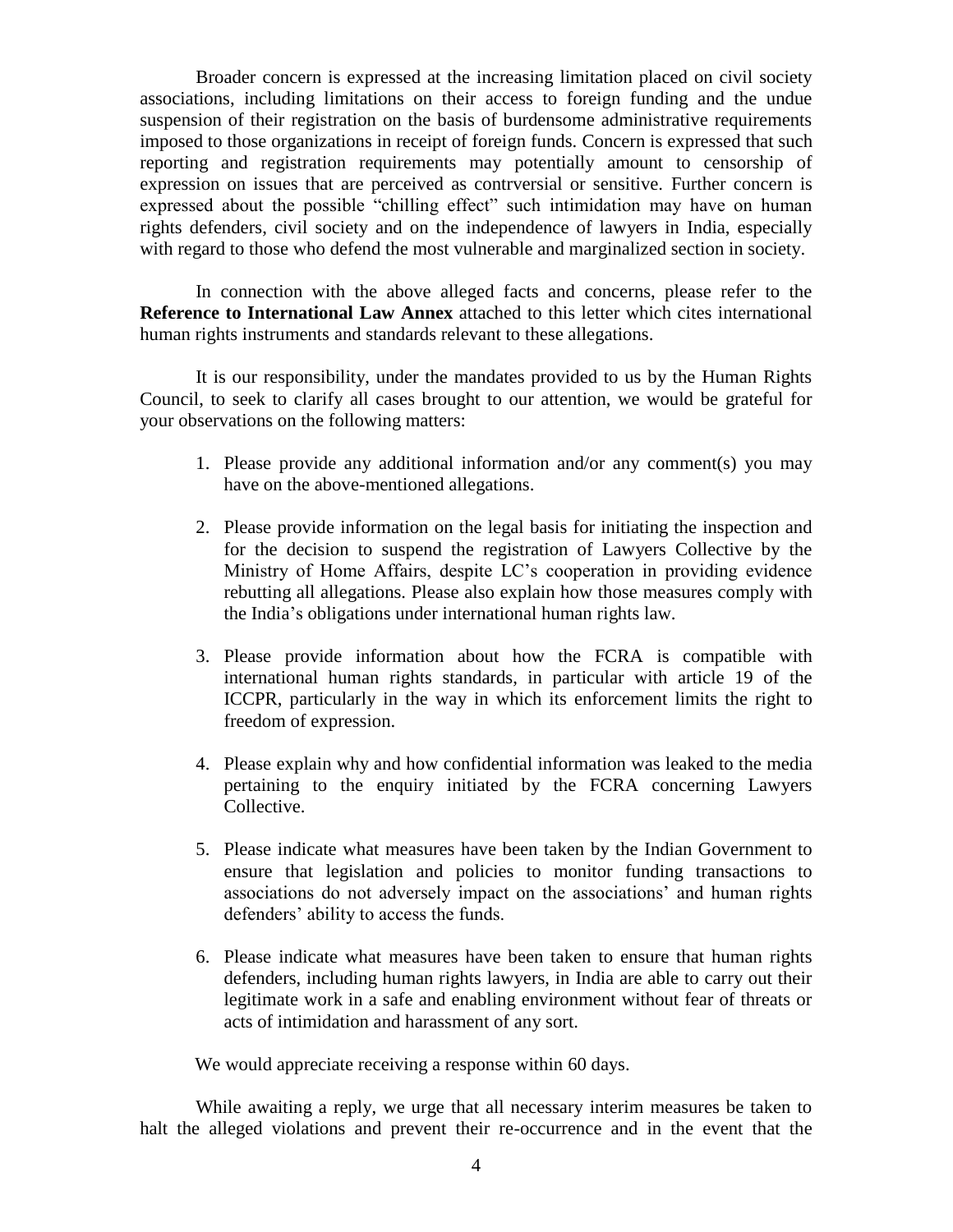investigations support or suggest the allegations to be correct, to ensure the accountability of any person(s) responsible for the alleged violations.

It is our intention to publicly express our concerns in the near future as, in our view, the information upon which the press release will be based is sufficiently reliable to indicate a matter warranting immediate attention. The press release will indicate that we have been in contact with your Excellency's Government to clarify the issue/s in question.

Your Excellency's Government's response will be made available in a report to be presented to the Human Rights Council for its consideration.

Please accept, Excellency, the assurances of our highest consideration.

David Kaye

Special Rapporteur on the promotion and protection of the right to freedom of opinion and expression

Maina Kiai Special Rapporteur on the rights to freedom of peaceful assembly and of association

> Michel Forst Special Rapporteur on the situation of human rights defenders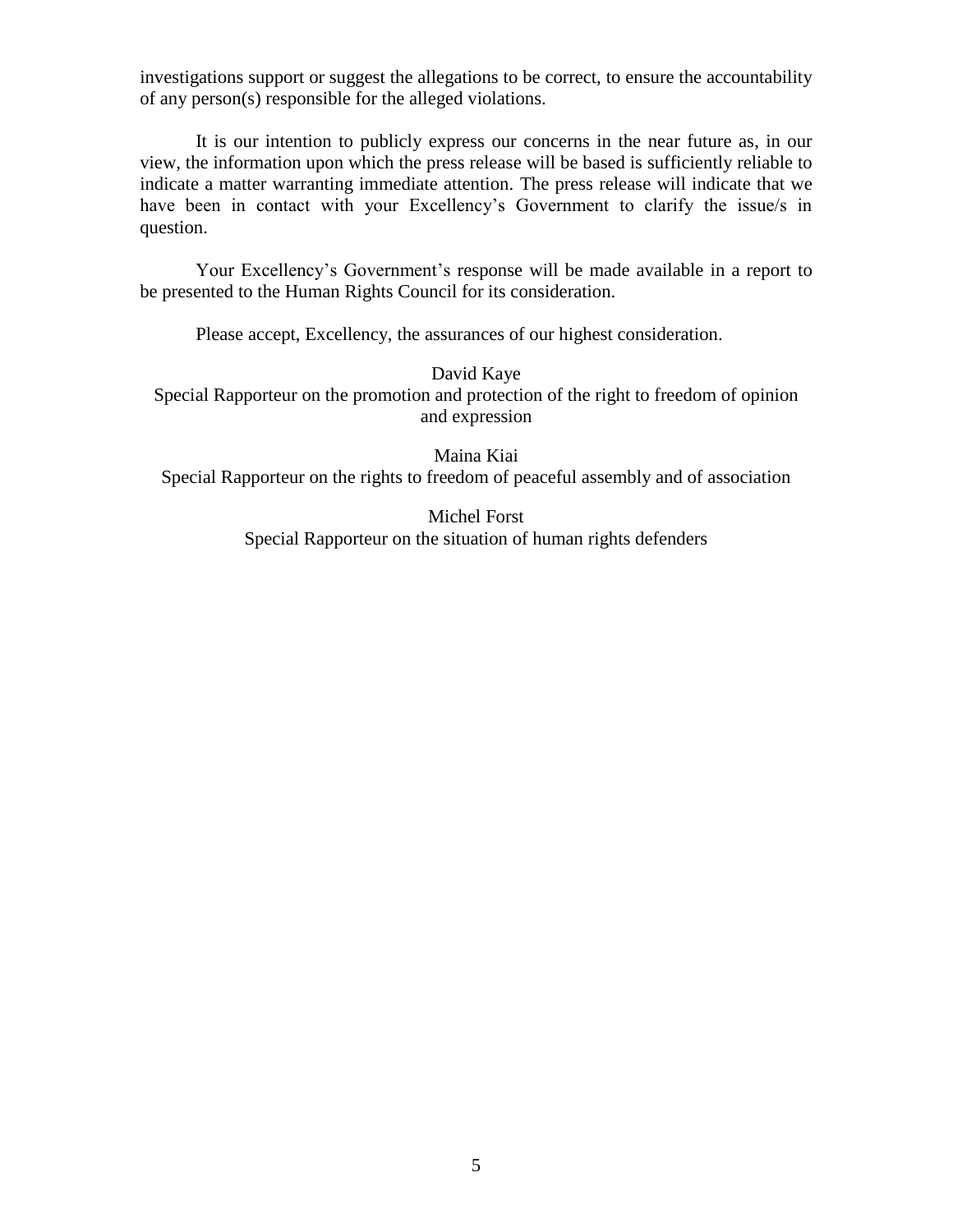## **Annex Reference to international human rights law**

While we do not wish to prejudge the accuracy of these allegations, we would like to draw the attention of your Excellency's Government to the relevant international norms and standards that are applicable to the issues brought forth by the situation described above.

In connection with above alleged facts and concerns, we would like to refer your Excellency's Government to the rights to freedom of expression and opinion and freedom of association, as per article 19 and 22 of the International Covenant on Civil and Political Rights (ICCPR), which India acceded on 10 April 1979. We would like to remind your Excellency's Government that any limitation to the right to freedom of expression must comply with the high threshold established under article 19(3) of the ICCPR. As stated by the Human Rights Committee, article 19(3) must never be invoked as a justification for the muzzling of human rights and for unduly limiting the free flow of ideas.(CCPR/C/GC/34). We would in this regard highlight that extensive registration regulations may in some occasions amount to censorship, which is incompatible with article 19. Consequently, society as a whole may not be able to access important information and issues that some may consider as sensitive or controversial. We would like to reiterate that the right to freedom of opinion and expression, as well as to access information is of central importance in the effective functioning of a democracy.

We would like to further refer to the information note issued by the Special Rapporteur on the rights to freedom of peaceful assembly and of association on 20 April 2016 on the compatibility of the 2010 FCRA with international human rights norms and standards. In this note, the Special Rapporteur concludes that "the Foreign Contribution Regulation Act and Regulations appear to contravene the Union of India's obligations under the ICCPR to ensure the rights of all under its jurisdiction to free association because it imposes a total ban on associations' access to foreign funding on vaguely defined grounds for a broad purpose not included in the ICCPR's enumerated list of legitimate  $aims$ <sup>".1</sup>

In addition, in his report (A/HRC/23/39), the Special Rapporteur on the rights to freedom of peaceful assembly and of association called upon States "to ensure that associations – registered and unregistered – can seek, receive and use funding and other resources from natural and legal persons, whether domestic, foreign or international, without prior authorization or other undue impediments, including from individuals; associations, foundations or other civil society organizations; foreign Governments and aid agencies; the private sector; the United Nations and other entities."

We would also like to refer your Excellency's Government to the fundamental principles set forth in the Declaration on the Right and Responsibility of Individuals, Groups and Organs of Society to Promote and Protect Universally Recognized Human Rights and Fundamental Freedoms, also known as the UN Declaration on Human Rights Defenders. In particular, we would like to refer to articles 1 and 2 of the Declaration which state that everyone has the right to promote and to strive for the protection and

l

<sup>&</sup>lt;sup>1</sup> Information note available here[: http://www.ohchr.org/Documents/Issues/FAssociation/InfoNoteIndia.pdf](http://www.ohchr.org/Documents/Issues/FAssociation/InfoNoteIndia.pdf)